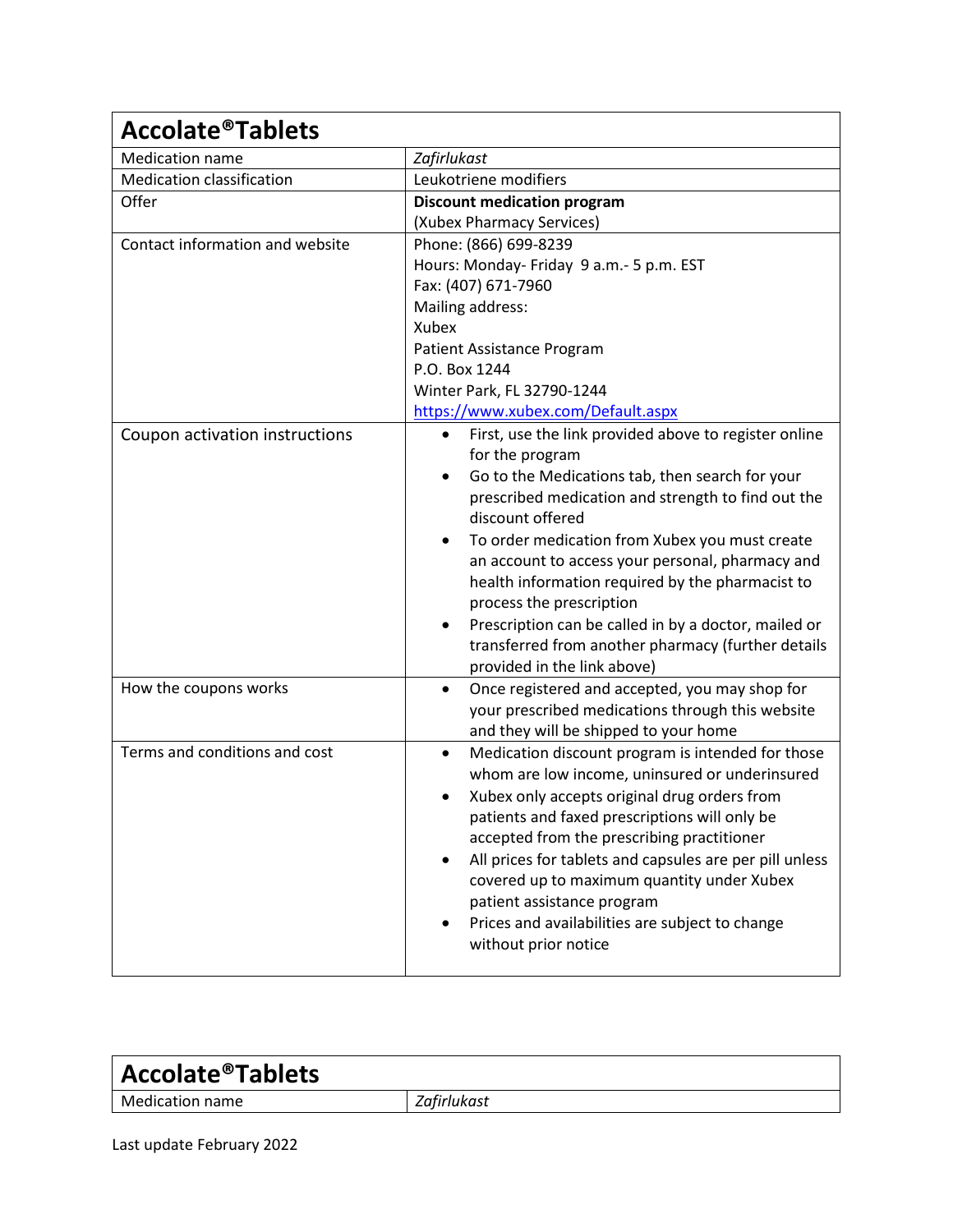| <b>Medication classification</b> | Leukotriene modifiers                                             |
|----------------------------------|-------------------------------------------------------------------|
| Offer                            | Up to 75% off                                                     |
| Contact information and website  | Phone: (877) 839-5689                                             |
|                                  | 24 hour assistance                                                |
|                                  | Mailing address:                                                  |
|                                  | ScriptRelief, LLC 2017                                            |
|                                  | 712 Fifth Avenue, 14th Floor                                      |
|                                  | New York, NY 10019-4108                                           |
|                                  | www.helprx.info/accolate-discounts-coupons                        |
| Coupon activation instructions   | Use link provided<br>٠                                            |
|                                  | Select the "Get Free Coupon" red button<br>$\bullet$              |
|                                  | Follow prompt to select preferred pharmacy                        |
|                                  | Select how you would like to receive your coupon:<br>$\bullet$    |
|                                  | print, text or email                                              |
|                                  | Present your coupon at the pharmacy when filling                  |
|                                  | your prescription                                                 |
| How the coupon works             | Claiming your discount allows you to print, email or<br>$\bullet$ |
|                                  | text message the coupon for use when filling your                 |
|                                  | prescription                                                      |
| Terms and conditions and cost    | The discount percent is an estimate based on<br>$\bullet$         |
|                                  | recent cardholder data                                            |
|                                  | This coupon does not expire                                       |

| <b>Accolate<sup>®</sup>Tablets</b> |                                                                         |
|------------------------------------|-------------------------------------------------------------------------|
| <b>Medication name</b>             | Zafirlukast                                                             |
| <b>Medication classification</b>   | Leukotriene modifiers                                                   |
| Offer                              | Up to 12% off per pill/dose                                             |
| Contact information and website    | Phone: (888) 299-5383                                                   |
|                                    | Mailing address:                                                        |
|                                    | myRxSaver Coupon Card                                                   |
|                                    | 38094 Iris Way                                                          |
|                                    | Murrieta, CA 92563                                                      |
|                                    | www.myrxsaver.com/ACCOLATE-TAB-20MG-COUPON-                             |
|                                    | <b>DISCOUNT</b>                                                         |
| Coupon activation instructions     | Use link provided<br>$\bullet$                                          |
|                                    | Type name and email into the box on the left side<br>$\bullet$          |
|                                    | of the page and click "Create My Card"                                  |
|                                    | Print your MyRxSaver.com card<br>$\bullet$                              |
|                                    | Present the card at the pharmacy when filling your<br>٠<br>prescription |
| How the coupon works               | Allows you to print savings offers<br>٠                                 |
| Terms and conditions and cost      | Estimate savings are based on recent cardholder<br>$\bullet$<br>data    |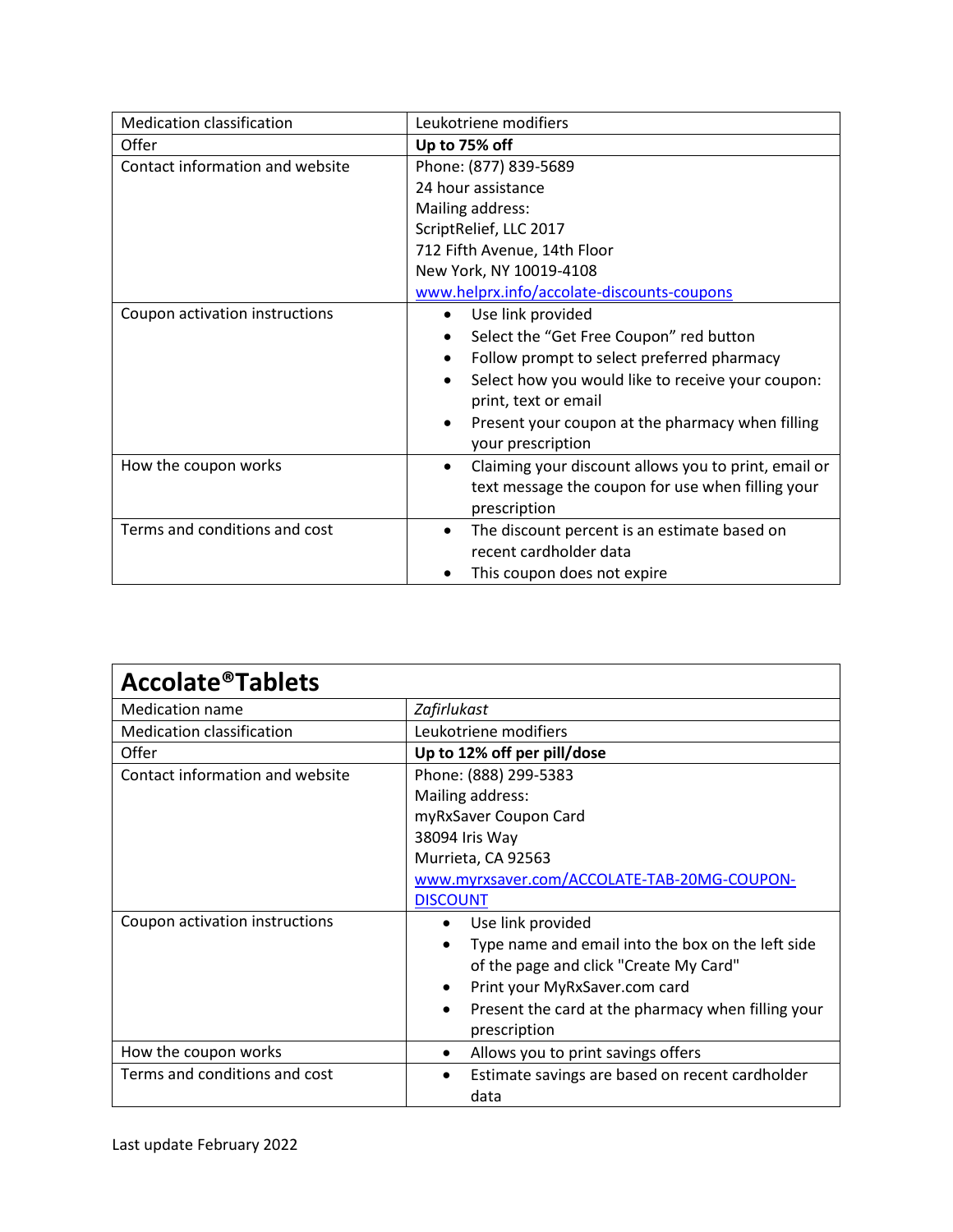| This card does not expire<br>$\bullet$                                                     |
|--------------------------------------------------------------------------------------------|
|                                                                                            |
| Actual discount may vary from month to month                                               |
| Estimate discount percentage based on usual and<br>$\bullet$<br>customary pharmacy pricing |
| Prices: 60 pills, 20MG, Regular cost = $$2.37-\$2.48$                                      |
| per dose/pill                                                                              |

| <b>Accolate®Tablets</b>          |                                                                   |
|----------------------------------|-------------------------------------------------------------------|
| <b>Medication name</b>           | Zafirlukast                                                       |
| <b>Medication classification</b> | Leukotriene modifiers                                             |
| Offer                            | Save 20%-75% off                                                  |
| Contact information and website  | Phone: (855) 228-0154                                             |
|                                  | <b>Mailing Address:</b>                                           |
|                                  | 217 Centre Street, #3240                                          |
|                                  | New York, NY 10013                                                |
|                                  | Email: support@internetdrugcoupons.com                            |
|                                  | https://www.internetdrugcoupons.com/accolate-coupon               |
| Coupon activation instructions   | Option 1:                                                         |
|                                  | Use link provided                                                 |
|                                  | Select how you would like to receive your coupon:<br>$\bullet$    |
|                                  | print, email, SMS (text) or get card in mail                      |
|                                  | Present your coupon at the pharmacy when filling<br>$\bullet$     |
|                                  | your prescription                                                 |
|                                  | Option 2:                                                         |
|                                  | Use link provided                                                 |
|                                  | Select the "Get it now" blue button and fill out the<br>$\bullet$ |
|                                  | required information on the request form                          |
|                                  | Present your card at the pharmacy when filling your               |
|                                  | prescription                                                      |
| How the coupon works             | Allows you to print savings offers<br>$\bullet$                   |
| Terms and conditions and cost    | Accolate prices range from around \$230-\$260 for<br>$\bullet$    |
|                                  | sixty 20mg tablets                                                |
|                                  | This coupon is not insurance                                      |
|                                  | Savings range between 20%-75%<br>$\bullet$                        |

| <b>Accolate®Tablets</b>          |                                            |
|----------------------------------|--------------------------------------------|
| Medication name                  | Zafirlukast                                |
| <b>Medication classification</b> | Leukotriene modifiers                      |
| Offer                            | Up to 80% off                              |
| Contact information and website  | Phone: (800) 675-8416                      |
|                                  | https://www.drugs.com/price-guide/accolate |